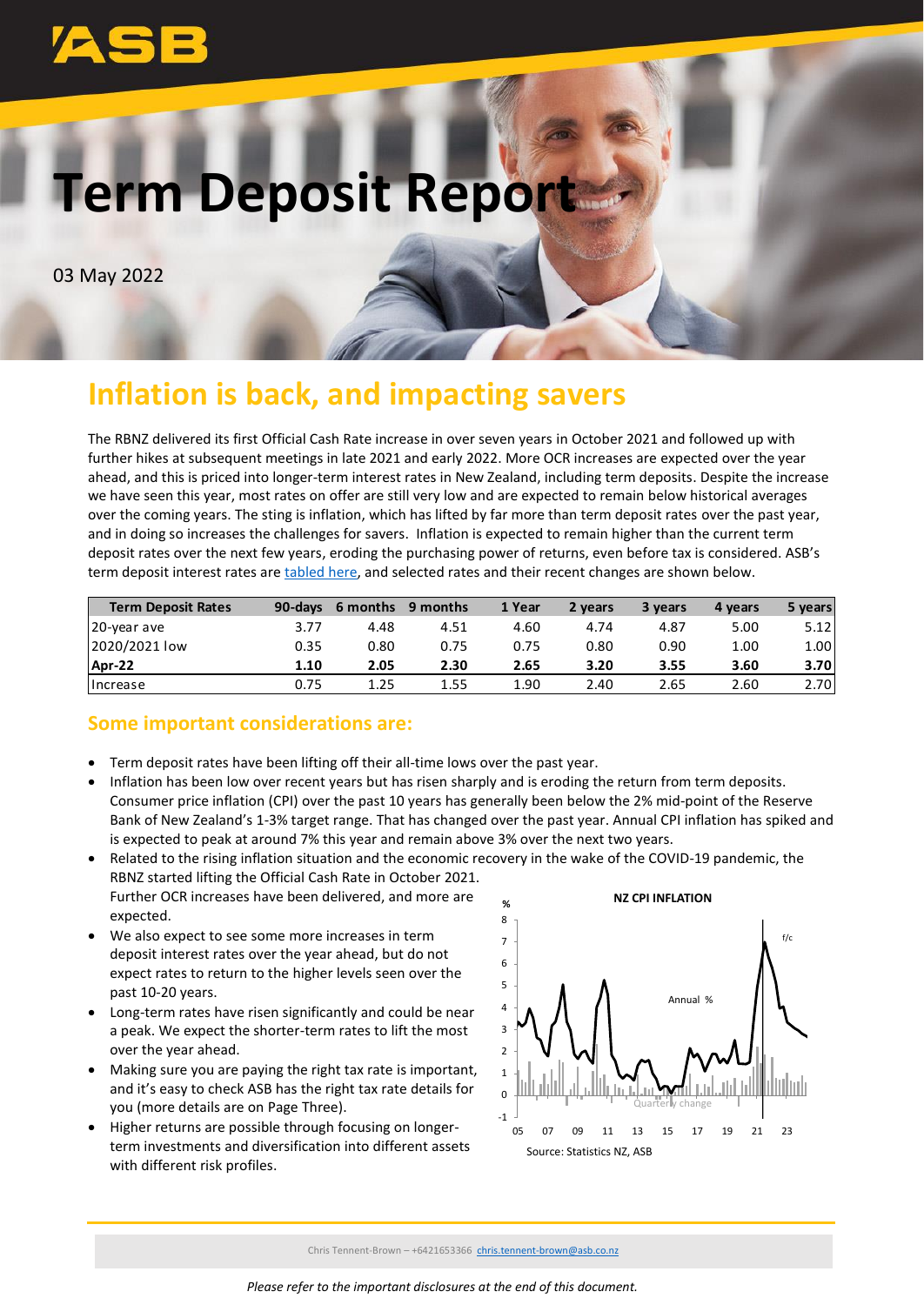• It's always important that investors make sure investments suit their personal needs - talking with an advisor can be a good idea [\(click here](https://www.asb.co.nz/investment-advice/podcast.html?ef_id=EAIaIQobChMIzPujmJ3m8wIVGAkrCh1tHAHMEAAYASAAEgK98_D_BwE:G:s&s_kwcid=AL!7833!3!362499977246!b!!g!!%2Binvestment%20%2Bpodcast&gclid=EAIaIQobChMIzPujmJ3m8wIVGAkrCh1tHAHMEAAYASAAEgK98_D_BwE) for more information).

## **Snapshot and Outlook**

Even though we have seen a lift off the record lows over the past year, our view is that interest rates for most term deposits are going to stay historically low for several years, rather than return to the higher levels we have seen over the past 10-20 years.

At the time of writing, ASB's term deposit interest rates for amounts over \$5,000 are largely between 1.10% and 2.30% for terms between 90 days and 9 months, and between 2.65% and 3.70% for terms between 1 and 5 years.

For the popular term deposit rates – short terms up to 1 year – a key influence is what the RBNZ does with the Official Cash Rate (OCR). The RBNZ adjusts the OCR to help it achieve its price stability (inflation) and employment objectives. The RBNZ has a 1-3% target range for inflation and would like it to be around 2% per annum on average. Similarly, it would like employment to be as close as



possible to its maximum sustainable level. Consumer price inflation (CPI) averaged around 1.3% per annum over 2015-2020 but is now significantly higher. Annual CPI inflation has printed at 6.9% over the year ending 31 March 2022. ASB economists expect inflation to run above 3% p.a. over the next two years. As a result of the stronger inflation outlook, and strength of the local economy, the RBNZ delivered its first OCR increase in over seven years in October 2021 and has lifted the OCR at each meeting since then. We think the RBNZ will lift the OCR significantly over the next year. You can read more on ABS's thoughts on the RBNZ outlook [here.](https://www.asb.co.nz/content/dam/asb/documents/reports/economic-note/rbnz-review-apr22.pdf)

More increases in the OCR should help lift shorter-term deposit rates, which are still historically low. These rates should continue to go up, but not to the levels we have observed in the past, given we expect the OCR to peak at a historically low 3.25% (The OCR has been as high as 8.25% in the past). In summary, based on our OCR forecasts and outlook for the economy, we expect further increases in term deposit rates over the year ahead, but also expect rates to remain below the longer-term averages tabled at the top of this report. ASB economists expect the increases from now on to occur in the shorter-term rates. Longer-term rates have already "priced in" our expected OCR peak.

#### **Some issues for consideration**

For savers, these expectations of low term deposit rates have major implications. High inflation compounds the situation. We acknowledge that people are rightly concerned about the significant income drop caused by the lower interest rates available today compared to earlier years.

#### **Access to your money**

Short-term interest rates are expected to remain low, but rates for longer terms have started to lift, so investors can get a higher return by investing for longer terms. However, with term deposits, funds are locked in, and only accessible in limited circumstances. This is an important consideration for investors, particularly when weighing up longer terms [\(more here\)](https://www.asb.co.nz/documents/term-investments/term-deposit-early-withdrawal-information.html). In other words, savers need to weigh up their personal circumstances and need for flexibility when considering what term is best for them.

#### **Inflation**

Inflation has surged recently (printing at 6.9% over the year to 31 March), and is expected to remain above 3% until 2024, eroding the real value of investment returns, including term deposit interest. In fact, despite the recent increases, many term deposit rates are still below what we expect CPI inflation to average over our forecasts for the corresponding periods. In other words, after taking expected inflation into account, there's not much return from locking money away for several years, which adds to the current challenge of generating income from term deposits.

#### **Safety of your money**

When financial markets are volatile like they have been at times during the COVID-19 pandemic, many investors